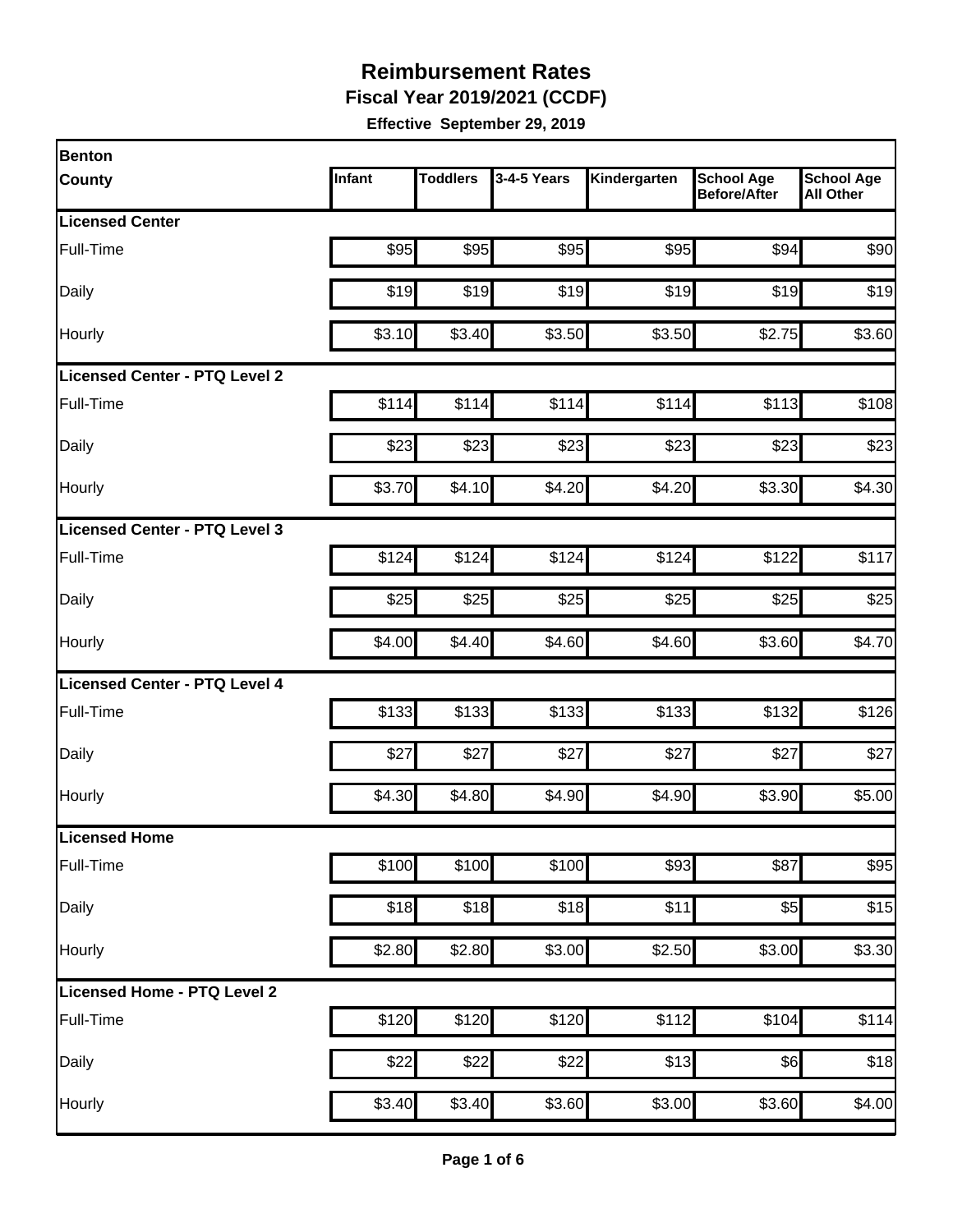**Fiscal Year 2019/2021 (CCDF)**

| <b>Benton</b>                            |        |                 |                  |              |                                          |                                       |
|------------------------------------------|--------|-----------------|------------------|--------------|------------------------------------------|---------------------------------------|
| <b>County</b>                            | Infant | <b>Toddlers</b> | 3-4-5 Years      | Kindergarten | <b>School Age</b><br><b>Before/After</b> | <b>School Age</b><br><b>All Other</b> |
| Licensed Home - PTQ Level 3              |        |                 |                  |              |                                          |                                       |
| Full-Time                                | \$130  | \$130           | \$130            | \$121        | \$113                                    | \$124                                 |
| Daily                                    | \$23   | \$23            | \$23             | \$14         | \$7                                      | \$20                                  |
| Hourly                                   | \$3.60 | \$3.60          | \$3.90           | \$3.30       | \$3.90                                   | \$4.30                                |
| Licensed Home - PTQ Level 4              |        |                 |                  |              |                                          |                                       |
| Full-Time                                | \$140  | \$140           | \$140            | \$130        | \$122                                    | \$133                                 |
| Daily                                    | \$25   | \$25            | \$25             | \$15         | \$7                                      | \$21                                  |
| Hourly                                   | \$3.90 | \$3.90          | \$4.20           | \$3.50       | \$4.20                                   | \$4.60                                |
| <b>Registered Ministry</b>               |        |                 |                  |              |                                          |                                       |
| Full-Time                                | \$95   | \$79            | \$73             | \$62         | \$40                                     | \$68                                  |
| Daily                                    | \$19   | \$16            | \$16             | \$13         | \$10                                     | \$16                                  |
| Hourly                                   | \$3.10 | \$3.10          | \$2.70           | \$2.80       | \$2.70                                   | \$2.70                                |
| <b>Registered Ministry - PTQ Level 1</b> |        |                 |                  |              |                                          |                                       |
| Full-Time                                | \$95   | \$87            | \$84             | \$79         | \$67                                     | \$79                                  |
| Daily                                    | \$19   | \$18            | \$18             | \$16         | \$15                                     | \$18                                  |
| Hourly                                   | \$3.10 | \$3.30          | \$3.10           | \$3.20       | \$2.70                                   | \$3.20                                |
| <b>Registered Ministry - PTQ Level 2</b> |        |                 |                  |              |                                          |                                       |
| Full-Time                                | \$114  | \$114           | \$114            | \$114        | $\overline{$}113$                        | \$108                                 |
| Daily                                    | \$23   | \$23            | \$23             | \$23         | \$23                                     | \$23                                  |
| Hourly                                   | \$3.70 | \$4.10          | \$4.20           | \$4.20       | \$3.30                                   | \$4.30                                |
| <b>Registered Ministry - PTQ Level 3</b> |        |                 |                  |              |                                          |                                       |
| Full-Time                                | \$124  | \$124           | \$124            | \$124        | \$122                                    | \$117                                 |
| Daily                                    | \$25   | \$25            | $\overline{$}25$ | \$25         | \$25                                     | \$25                                  |
| Hourly                                   | \$4.00 | \$4.40          | \$4.60           | \$4.60       | \$3.60                                   | \$4.70                                |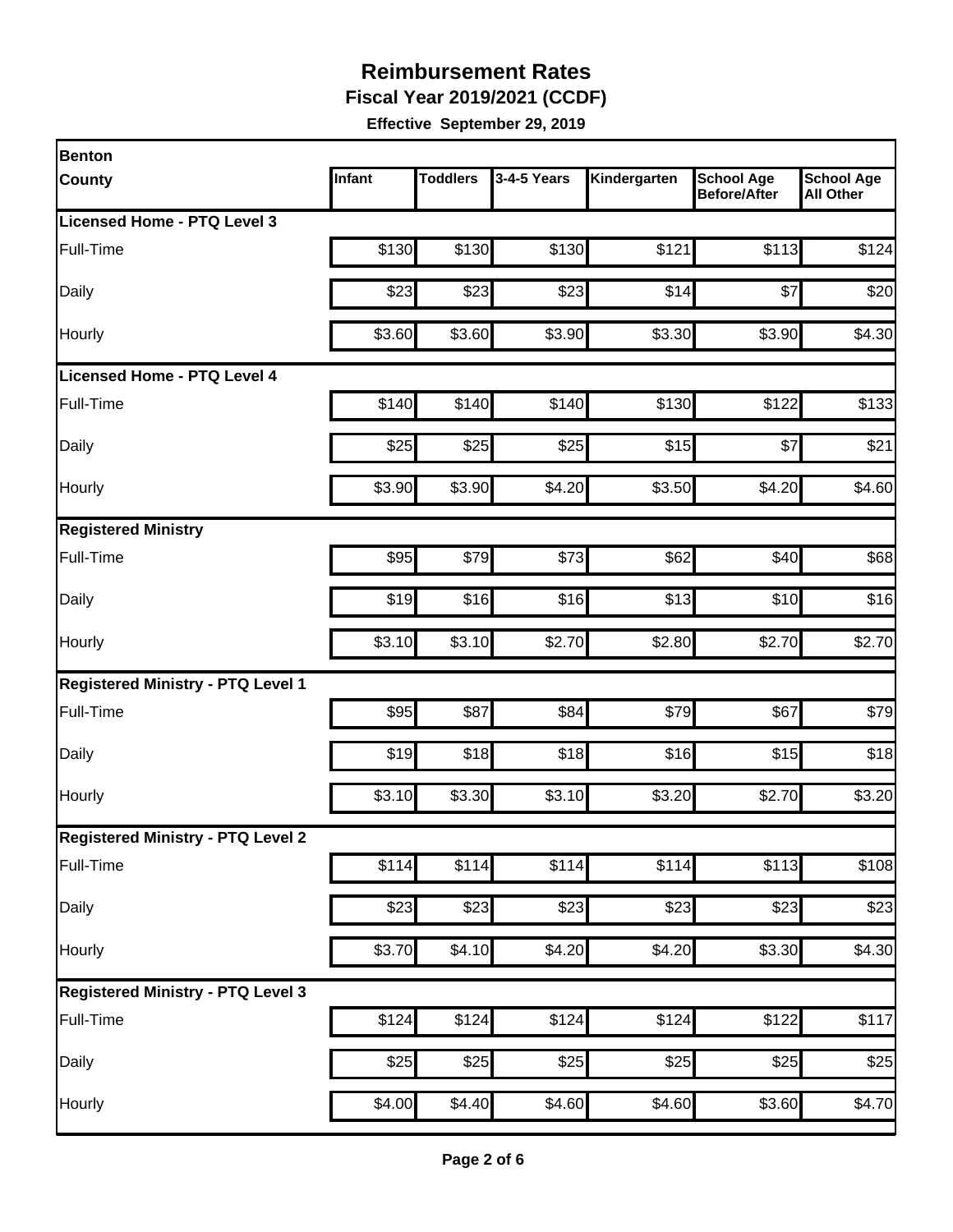**Fiscal Year 2019/2021 (CCDF)**

| Benton                                   |        |                 |             |              |                                          |                                       |
|------------------------------------------|--------|-----------------|-------------|--------------|------------------------------------------|---------------------------------------|
| County                                   | Infant | <b>Toddlers</b> | 3-4-5 Years | Kindergarten | <b>School Age</b><br><b>Before/After</b> | <b>School Age</b><br><b>All Other</b> |
| <b>Registered Ministry - PTQ Level 4</b> |        |                 |             |              |                                          |                                       |
| Full-Time                                | \$133  | \$133           | \$133       | \$133        | \$132                                    | \$126                                 |
| Daily                                    | \$27   | \$27            | \$27        | \$27         | \$27                                     | \$27                                  |
| Hourly                                   | \$4.30 | \$4.80          | \$4.90      | \$4.90       | \$3.90                                   | \$5.00                                |
| <b>Exempt Center</b>                     |        |                 |             |              |                                          |                                       |
| Full-Time                                | \$95   | \$79            | \$73        | \$62         | \$40                                     | \$68                                  |
| Daily                                    | \$19   | \$16            | \$16        | \$13         | \$10                                     | \$16                                  |
| Hourly                                   | \$3.10 | \$3.10          | \$2.70      | \$2.80       | \$2.70                                   | \$2.70                                |
| <b>Accredited Exempt Center</b>          |        |                 |             |              |                                          |                                       |
| Full-Time                                | \$105  | \$105           | \$105       | \$105        | \$101                                    | \$99                                  |
| Daily                                    | \$21   | \$21            | \$21        | \$21         | \$21                                     | \$21                                  |
| Hourly                                   | \$3.40 | \$3.70          | \$3.90      | \$3.90       | \$3.00                                   | \$4.00                                |
| <b>Exempt Home</b>                       |        |                 |             |              |                                          |                                       |
| Full-Time                                | \$71   | \$67            | \$67        | \$67         | \$34                                     | \$67                                  |
| Daily                                    | \$14   | \$14            | \$14        | \$5          | \$5                                      | \$14                                  |
| Hourly                                   | \$1.90 | \$1.70          | \$1.70      | \$1.70       | \$1.70                                   | \$2.10                                |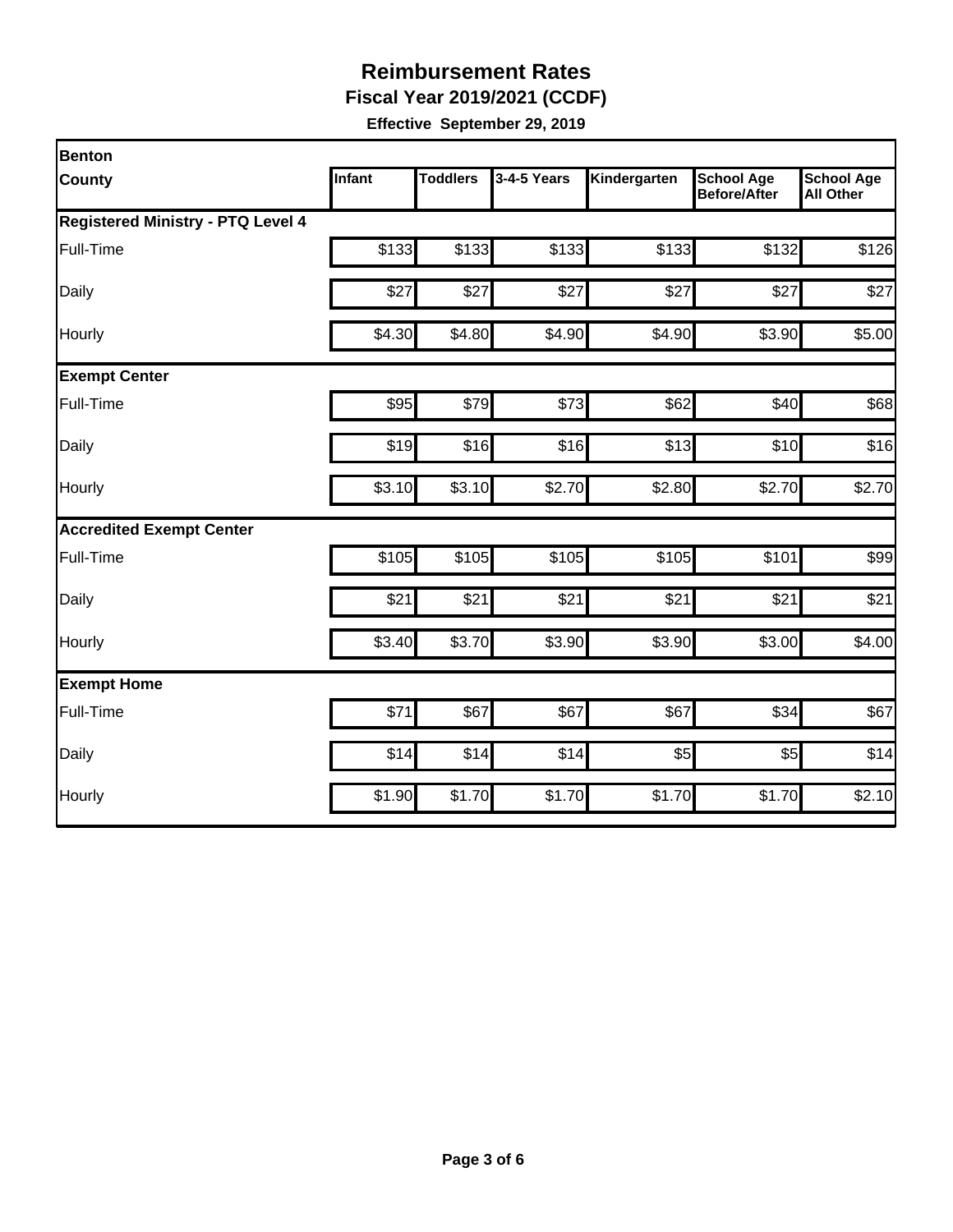**School Year 2019/2021 (OMW Pre-K)**

| Benton                        |        |                 |             |              |                                   |                         |
|-------------------------------|--------|-----------------|-------------|--------------|-----------------------------------|-------------------------|
| <b>County</b>                 | Infant | <b>Toddlers</b> | 3-4-5 Years | Kindergarten | <b>School Age</b><br>Before/After | School Age<br>All Other |
| Licensed Center - PTQ Level 3 |        |                 |             |              |                                   |                         |
| Full-Time                     |        |                 | \$136.40    |              |                                   |                         |
| Daily                         |        |                 |             |              |                                   |                         |
| Hourly                        |        |                 |             |              |                                   |                         |
| Licensed Center - PTQ Level 4 |        |                 |             |              |                                   |                         |
| Full-Time                     |        |                 | \$146.30    |              |                                   |                         |
| Daily                         |        |                 |             |              |                                   |                         |
| Hourly                        |        |                 |             |              |                                   |                         |
| Licensed Home - PTQ Level 3   |        |                 |             |              |                                   |                         |
| Full-Time                     |        |                 | \$143.00    |              |                                   |                         |
| Daily                         |        |                 |             |              |                                   |                         |
| Hourly                        |        |                 |             |              |                                   |                         |
| Licensed Home - PTQ Level 4   |        |                 |             |              |                                   |                         |
| Full-Time                     |        |                 | \$154.00    |              |                                   |                         |
| Daily                         |        |                 |             |              |                                   |                         |
| Hourly                        |        |                 |             |              |                                   |                         |
| VCP Ministry - PTQ Level 0    |        |                 |             |              |                                   |                         |
| Full-Time                     |        |                 | \$80.30     |              |                                   |                         |
| Daily                         |        |                 |             |              |                                   |                         |
| Hourly                        |        |                 |             |              |                                   |                         |
| VCP Ministry - PTQ Level 3    |        |                 |             |              |                                   |                         |
| Full-Time                     |        |                 | \$136.40    |              |                                   |                         |
| Daily                         |        |                 |             |              |                                   |                         |
| Hourly                        |        |                 |             |              |                                   |                         |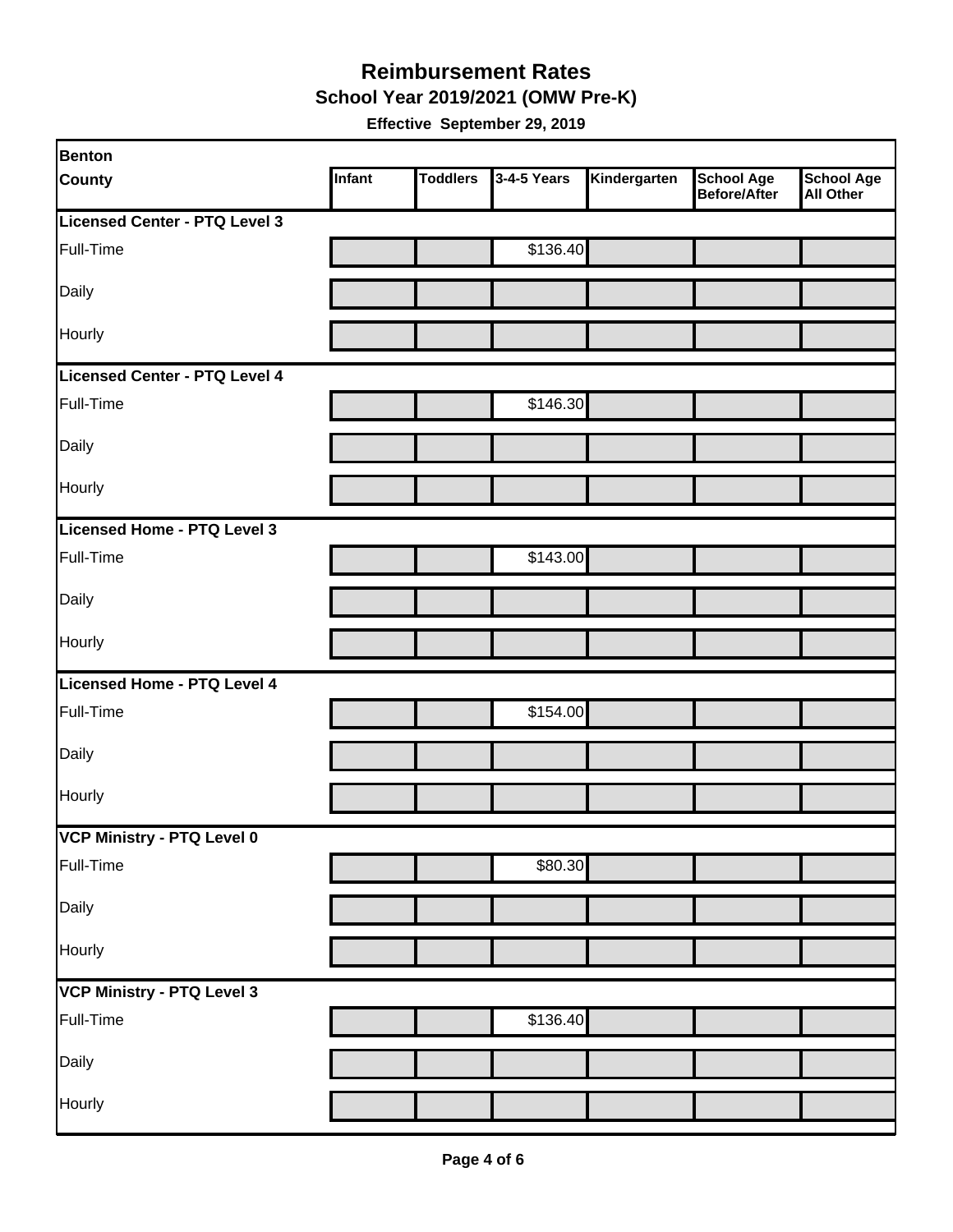**School Year 2019/2021 (OMW Pre-K)**

| <b>Benton</b>                           |               |                 |             |              |                                   |                                       |
|-----------------------------------------|---------------|-----------------|-------------|--------------|-----------------------------------|---------------------------------------|
| County                                  | <b>Infant</b> | <b>Toddlers</b> | 3-4-5 Years | Kindergarten | <b>School Age</b><br>Before/After | <b>School Age</b><br><b>All Other</b> |
| <b>VCP Ministry - PTQ Level 4</b>       |               |                 |             |              |                                   |                                       |
| Full-Time                               |               |                 | \$146.30    |              |                                   |                                       |
| Daily                                   |               |                 |             |              |                                   |                                       |
| Hourly                                  |               |                 |             |              |                                   |                                       |
| Private Accredited School - PTQ Level 0 |               |                 |             |              |                                   |                                       |
| Full-Time                               |               |                 | \$104.50    |              |                                   |                                       |
| Daily                                   |               |                 |             |              |                                   |                                       |
| Hourly                                  |               |                 |             |              |                                   |                                       |
| Private Accredited School - PTQ Level 1 |               |                 |             |              |                                   |                                       |
| Full-Time                               |               |                 | \$104.50    |              |                                   |                                       |
| Daily                                   |               |                 |             |              |                                   |                                       |
| Hourly                                  |               |                 |             |              |                                   |                                       |
| Private Accredited School - PTQ Level 2 |               |                 |             |              |                                   |                                       |
| Full-Time                               |               |                 | \$125.40    |              |                                   |                                       |
| Daily                                   |               |                 |             |              |                                   |                                       |
| Hourly                                  |               |                 |             |              |                                   |                                       |
| Private Accredited School - PTQ Level 3 |               |                 |             |              |                                   |                                       |
| Full-Time                               |               |                 | \$136.40    |              |                                   |                                       |
| Daily                                   |               |                 |             |              |                                   |                                       |
| Hourly                                  |               |                 |             |              |                                   |                                       |
| Private Accredited School - PTQ Level 4 |               |                 |             |              |                                   |                                       |
| Full-Time                               |               |                 | \$146.30    |              |                                   |                                       |
| Daily                                   |               |                 |             |              |                                   |                                       |
| Hourly                                  |               |                 |             |              |                                   |                                       |